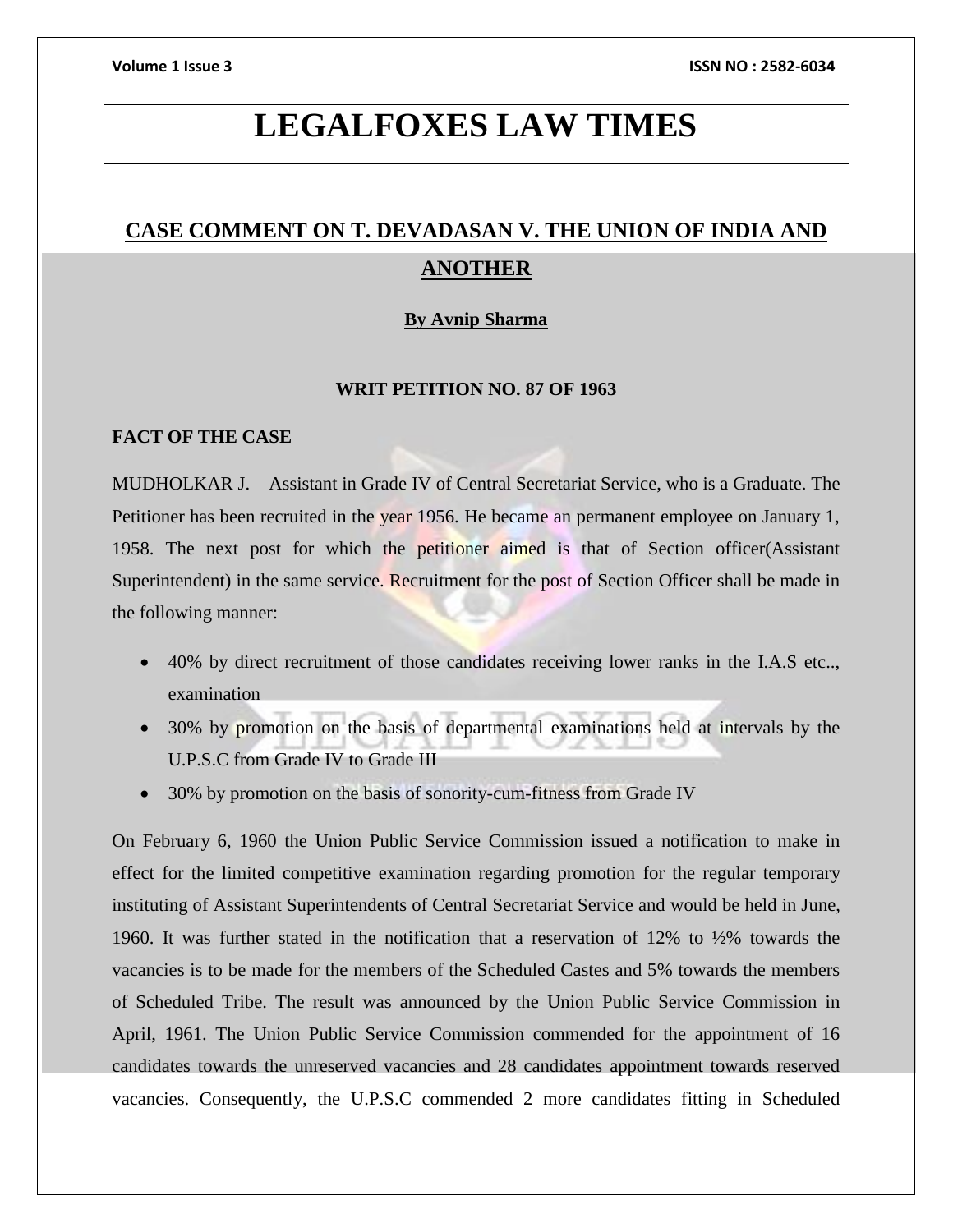#### **Volume 1 Issue 3 ISSN NO : 2582-6034**

Castes/Scheduled Tribe for the respective post. It was mentioned that the number of vacancies which are expected to be filled are to be 48 out of that 16 seats were unreserved and the remaining 32 were reserved, though the fact that U.P.S.C commended only 30 candidates towards the vacancies. The government, however, made only 45 appointments out of that 29 candidate were from the Scheduled Caste/Scheduled Tribe.

The Petitioner points out that the marks scored by him was 61% whereas the marks scored by some of the Scheduled Caste/Scheduled Tribe candidates was as low as 35%. The Petitioner put forth his grievance that it was not proficient to the U.P.S.C to prescribe one qualifying standard towards Scheduled Caste/Scheduled Tribe and another for the un-reserved candidates.

The Petitioner, points out that the Union of India and U.P.S.C if would have followed to the quota of 17- ½ % reservation in favor of Scheduled caste/Scheduled Tribe, he would have fair prospectof being selected. In fact the reservation made in this instance is 65%which is far more excessive of that set out in the notification of U.P.S.C.

#### **Issue Involved**

- 1. Whether the carry-forward rule unconstitutional and does it violates the article 16(1) or Article 16(4)?
- 2. Whether the challenged provision of reservation towards Scheduled Caste/Scheduled Tribe violates Article 16(4)?

#### **Petitioners Arguments OUR MISSION YOUR SUCCESS'**

- **1.** U.P.S.C did not have a justified method in respect of appointment of candidates i.e., Different for Scheduled Caste/Scheduled Tribe and different for Rest Candidates
- **2.** The Reservation made in this case rose to 65% which was far more excessive from the mentioned criteria, in the notification of U.P.S.C according to which examination was held.
- 3. The Union of India and U.P.S.C seeks to be justifying their action by relying upon the rule i.e. "Carry-Forward rule"

#### **Respondents Arguments**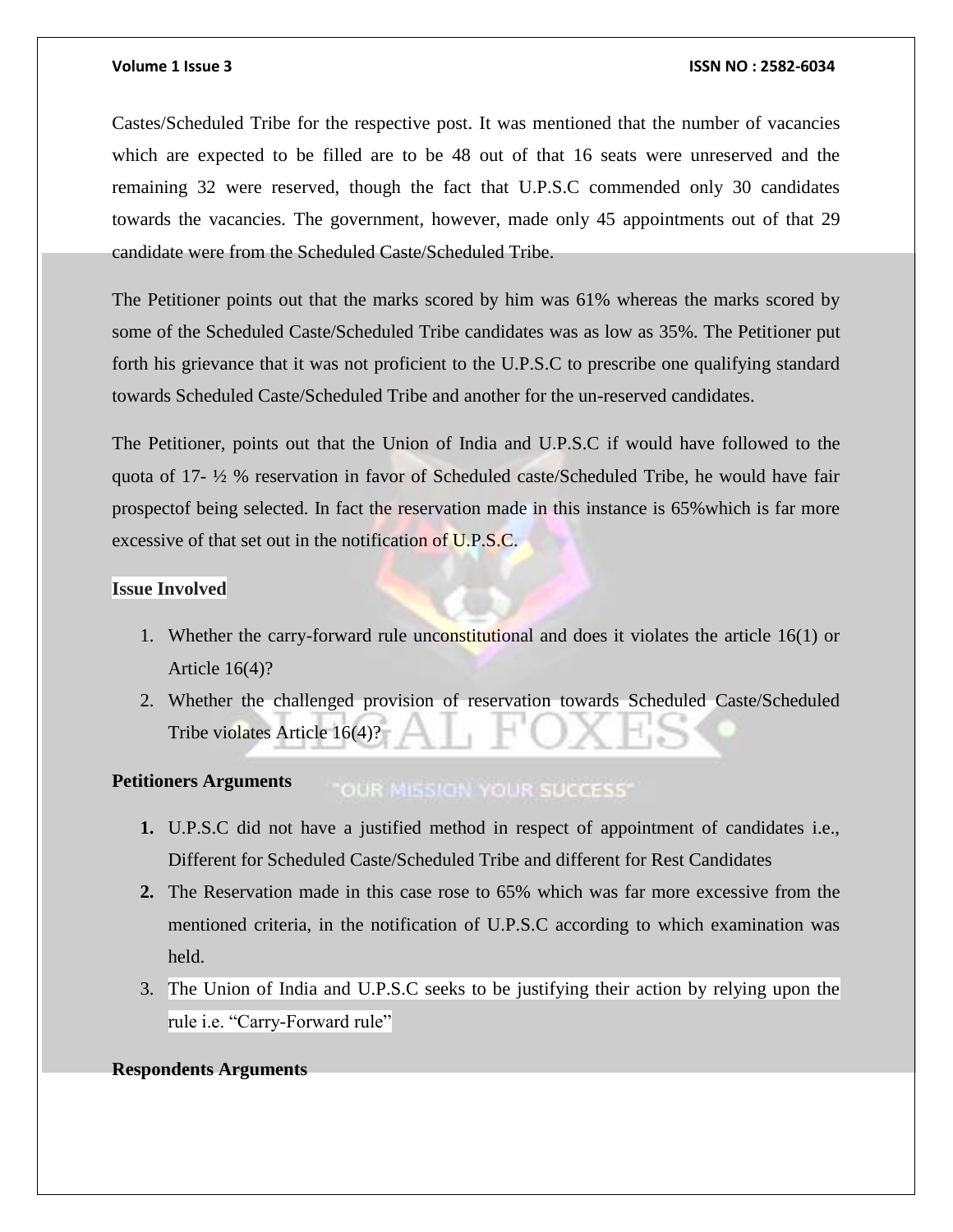- 1. Taking into account the prayer of the petitioner, the petition is unconstitutional in nature since individuals who would be affected were not included as respondents, it was also contended that petition does not mention any judicial issue.
- 2. It was also denied that the mentioned "carry-forward rule" was not a denial of equality before law and equal opportunity in the matter of appointments of posts within the state.
- 3. The right for promotion can't be a basis of the petition in a court of law neither will legal issued be raised related to right to promotion.

#### **Past Precedents of the Supreme Court**

The Supreme Court's initial cases vigorouslyuphold the color-blind opinion.

**State of Madras v. [ChampakamDorairajan](http://www.indiankanoon.org/doc/149321/)<sup>1</sup>** It was the case to be decided by the 7 Judge Bench in 1951. The Policy of Madras Government was in Question, which stipulated admission for the medical and engineering college on the basis of caste and religion, thus was questioned, Inter Alia, under article 15(1) {Article  $15(4)$  didn't existed}. The State claimed that admission done under the reservation into the educational institution was backed up by Article 46, Part of Directive Principles of State Policy, which commanded the State to 'Promote the educational and economic interests of the weaker sections of the people with special care, and specifically people of Scheduled Caste and Scheduled Tribe<sup>32</sup>. The Court Dismissed the Claims on the basis of Two Reasons:

First: On the very clear view that, the principles of Directive are not enforceable, and

Second:However, It was argued that if reservation may perhaps be justified under Article 46, It will be making Article16(4) redundant. It followed logically, however, that Article 16(4), which permits the reservation under the much wider equal opportunity scheme of the Article 16, that is an exception to Article  $16(1)$ , and Article  $16(1)$  itself doesn't consider reservation by its assurance of fair opportunities, even if it did, it would be not rendering Artilce16(4) redundant. In Other Words, the claim of the redundancy will be only enforceable if it is to be believed that Article 16(4) is the government's power source towards making reservations.

l

<sup>1</sup> [1951] AIR 226, [1951] SCR 525

<sup>&</sup>lt;sup>2</sup> Article 46, Directive Principle Of State Policy, The Indian Constitution, 1950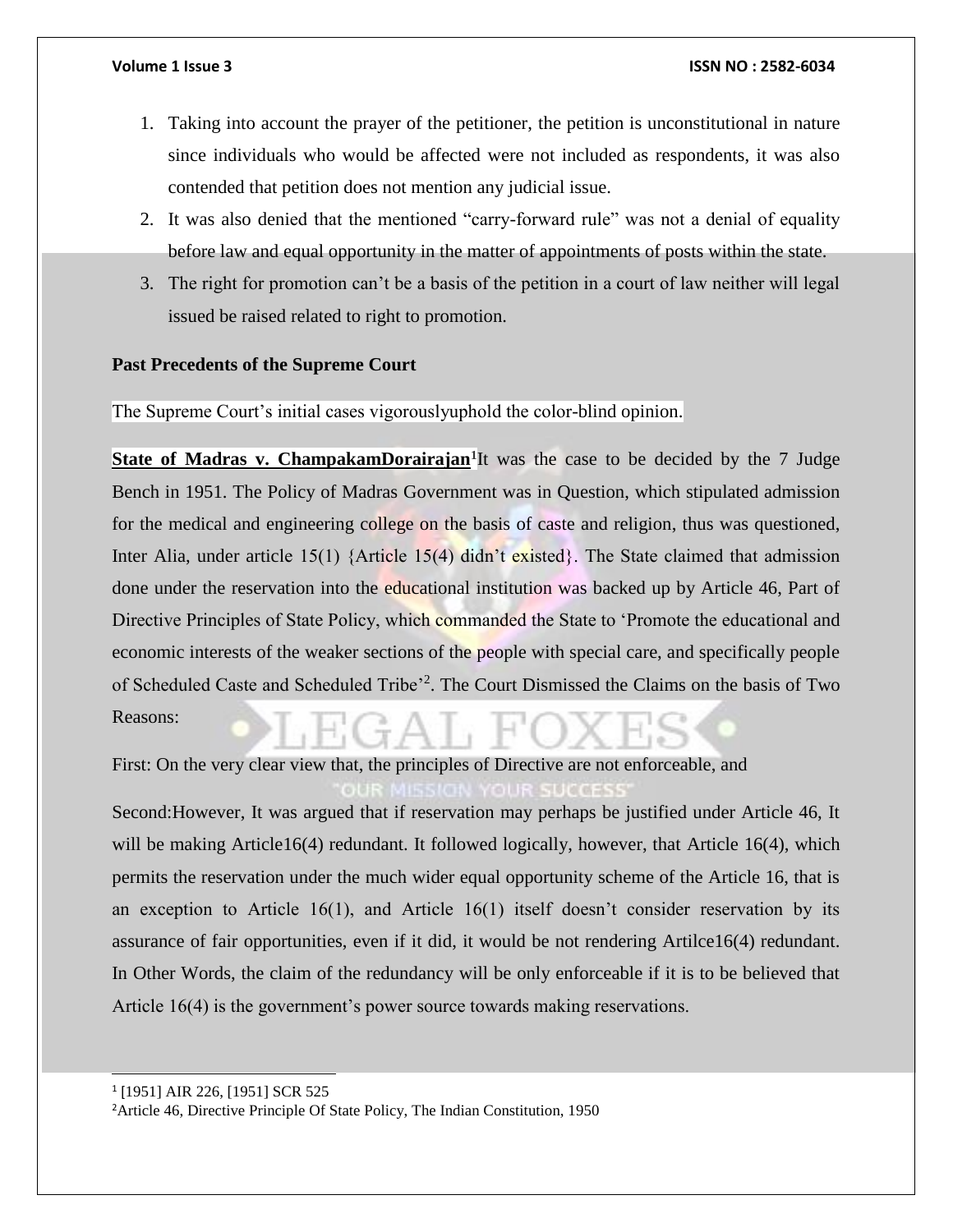## **Straight in rejoinder towards the Supreme Court's Judgement, The Constitution introduced an Amendment which made auxiliary of Article 15(4). Article 15(4) reads:**

"Nothing in this Article or Neither in Clause (2) of Article 29….shall be forbidding the state from constructing any distinctive endowment towards the encroachment of any of the educationally and economically retrograde classes of Indian citizens or towards the Scheduled Caste/Scheduled Tribe"

This was structured in a similar nature as of Article 16(4), apart from the infinitesimal disparities which are not of grave importance at this level. Like Article 16(4), the phrasing – and the relevant context, Article 15(4) indicated that this shall be an exception towards the general equality clause under 15(1) that empowers the government to do the act that they may not otherwise be doing, i.e. Classifying people on the basis of sex, caste, etc. for a particular reason(Promotion of educationally, socially, economically retrograde classes).

## *The General Manager, Southern Railway v. Rangachari***<sup>3</sup>**

The logic used in ChampakamDoiairajan was in play in this case, Among the many issues that were at stake in Rangachari, There was also a question on Article 16 scheme, that does it requires reservation in promotion. Although the court delivered there judgment stating that it did, it was also noted that Article 16(1) and (2) was not incorporated. In particular court held that "even for the favor towards backward classes, there shall be no exception in areas relating to pay increase, pension, and gratuity and retirement age" consistent with color-blind view.

OUR MISSION YOUR SUCCESS"

### **Overview of the Judgment**

 $\overline{a}$ 

The rule of carry-forward was challenged, as it was so far excessive as it nullifies or abolishes the rights conferred by clause (1) of Article 16. Relying on Balaji Dictum<sup>4</sup> of not more than 50% Cap rule and its notion that Article 15(4)  $\&$  16(4) are exception to the main clauses, The court by a Majority of 4:1 strucked down the rule as amended in 1955. On observation made through Balaji case it was clear that the rule is prejudice. Indeed also in General Manager Southern

3 [1961]AIR Mad 35 <sup>4</sup>M. R. BalajiAnd Others vs State Of Mysore, 1963 AIR 649, 1962 SCR Supl. (1) 439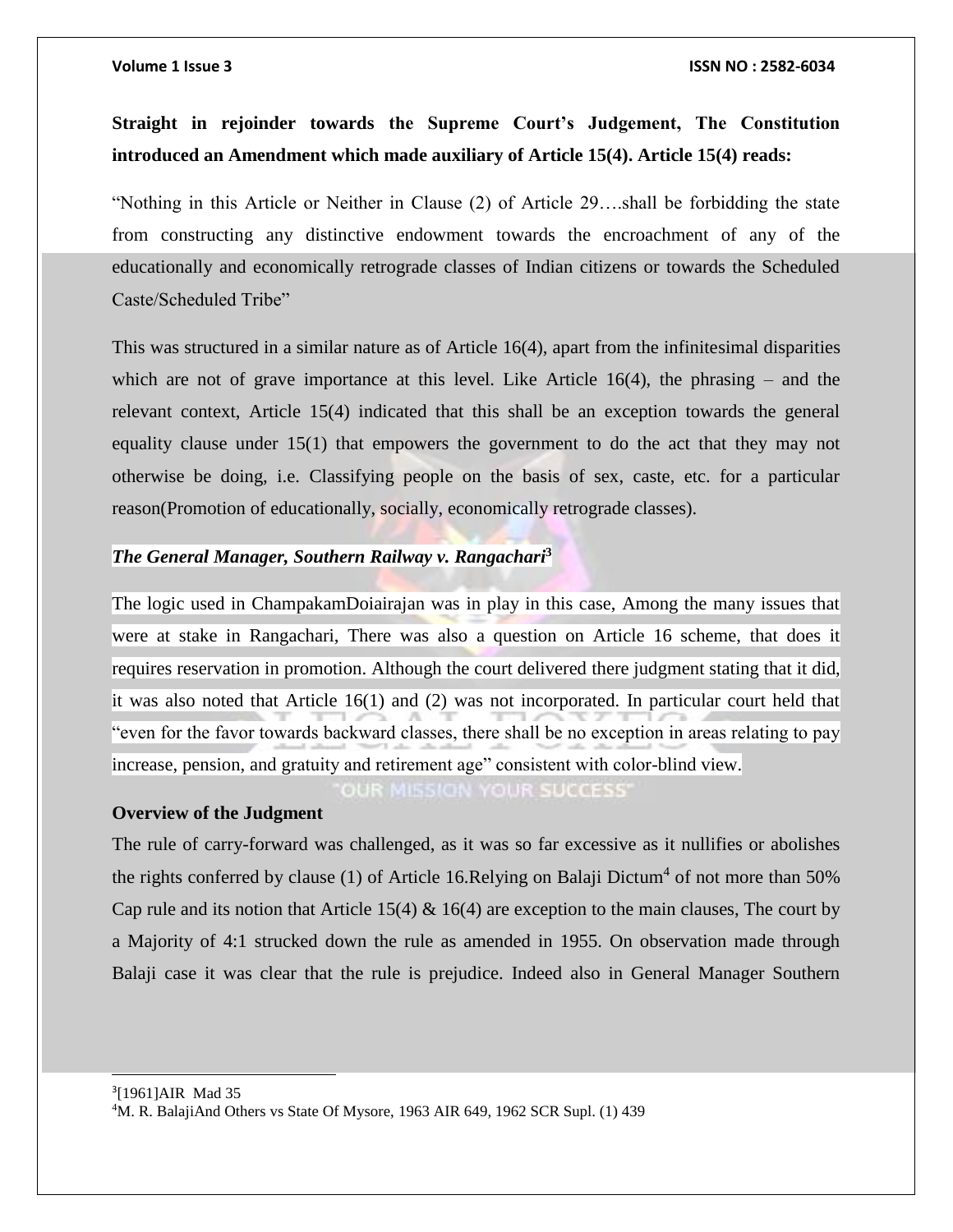#### **Volume 1 Issue 3 ISSN NO : 2582-6034**

Railway V. Rangachari<sup>5</sup> which is case of court upholding the reservation of vacancies to be filled in terms of promotion, Gajendragadkar. J. who gave the judgment observed that:

"It is also unignorably a fact that the reservation made under Article 16(4) is merely intended to secure and provide satisfactory representation to backward community and thus shall not be used to generate injustice or monopoly or unreasonable or illegally damage the sincere interest of other employees.

The courts heavy reliance on Balaji Ratio Decendi was notable in its rationale for affecting a quantity rule to standby jobs according to Article 16(4) of Balaji decision for reservation in educational institution ubder Article 15(4). While the Balaji decision was in respect of proportion of reservation in educational institution, He had some of the observation in order to equate oth Article 15(4)  $\&$  16(4) on the need for a valid and permissible reservation cap.

This orbiter was however considered as excessive and unfair by the majority in T.Devadasan for striking down the challenged carry-forward rule. The court, however didn't found any difference in vocabulary in those two provisions.

The court held that the reservation shall not be practiced in the way that it undermine or nullify the principle of equal opportunity and that the predominant impact of clause (4) on clause (1) and clause (2) of Article 16 shall only be applied in such cases towards a limited no. of reservations of appointments and posts and the method used for securing appropriate representation for retrograde class member shall be striking a fair balance between the retrograde class member claims and other employees claims" As pointed out in balaji Case. The court underlined that each year recruitment would have to be considered by self-monitor in order to carry out the guarantee and quota for retrograde communities shall not be arbitrary in nature so that it doesn't create or establish a monopoly or unduly disrupt the valid claims and opportunities of other communities. Thus it was held:

"The guarantee mentioned in the article 16(1) shall ensure equal rights and claims for all of the working people and also in appointments to any office within the state. This ensures that state should be guiding hand in order to ensure that all the people are evaluated fairly at any opportunity for recruitment. The grantee extends towards every individual citizen, therefore towards every person pursuing a job or position of an office with the state shall be entitled which

51962 AIR 36, 1962 SCR (2) 586

 $\overline{\phantom{a}}$